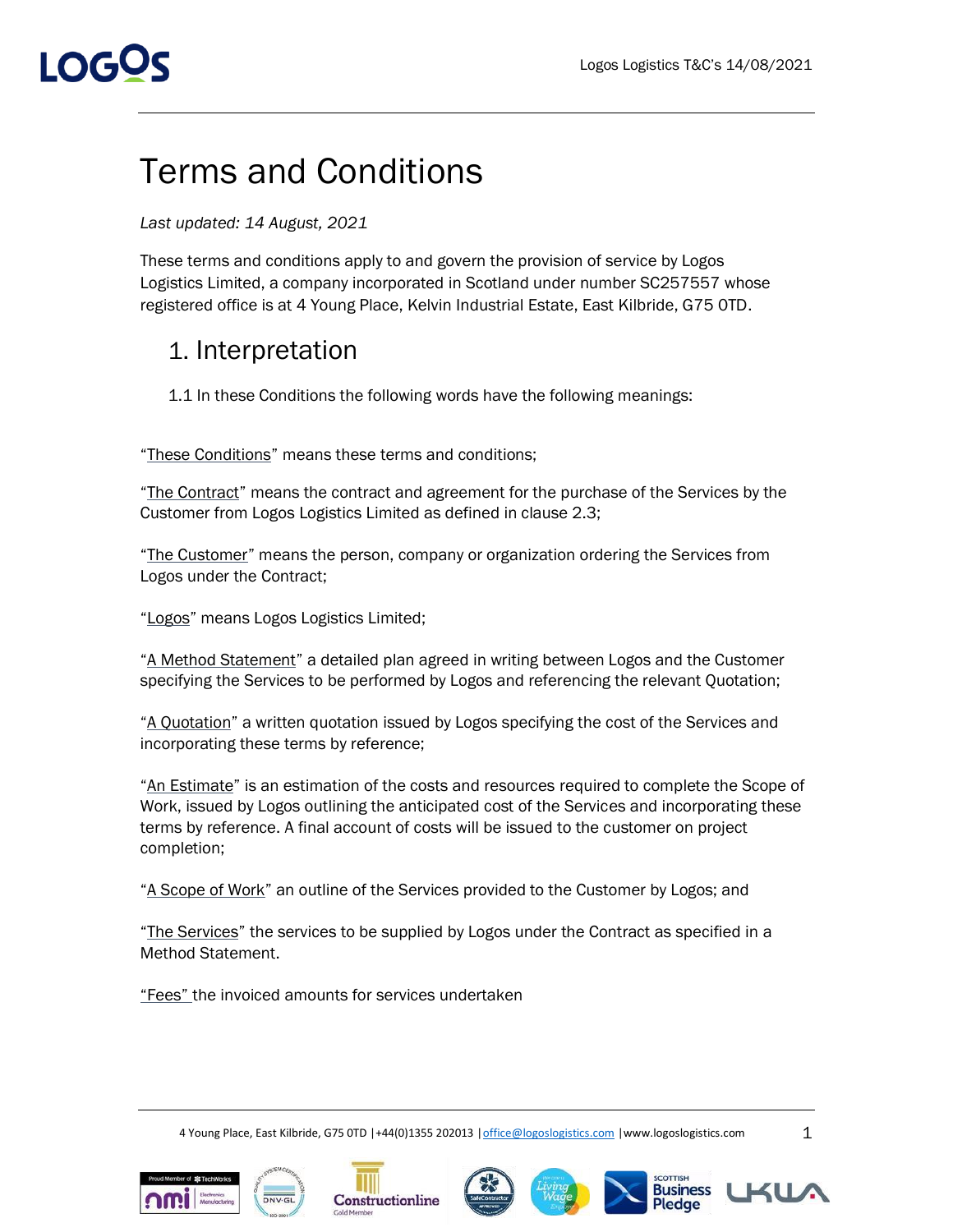- 1.1 Any reference in these conditions to a statute or regulation is to be construed as a reference to that statute or regulation as amended or re-enacted from time to time.
- 1.2 The headings in these Conditions are for ease of reference only; they do not affect the interpretation or construction of these Conditions.
- 1.3 Any typographical, clerical or other error or omission in any sales literature, price list, Quotation, acceptance of offer, invoice or other document or information issued by Logos shall be subject to correction without any liability on the part of Logos.

### 2. Contract Formation

- 2.1 These Conditions will govern the provision of the Services to the exclusion of all other terms and conditions (including any terms or conditions which the Customer purports to apply under any purchase order, confirmation order, specification or other document) except where any special terms and conditions are included and specifically referred to as "Special Conditions" in a Quotation or agreed by the parties in writing with specific reference to the Contract.
- 2.2 Following a request from a prospective Customer to provide the Services, Logos will usually issue a Quotation to that Customer and agree a Method Statement for those Services with the Customer. That Quotation (unless specifically provided for to the contrary on it) is open to acceptance by the prospective Customer for 30 days after its date.
- 2.3 If the Customer accepts the Quotation (or is deemed to have accepted it in accordance with clause 2.4) within that 30 day period, the contract between the Customer and Logos will be formed ("the Contract") for the supply of the Services and that Contract will be subject to these Conditions.
- 2.4 If the Customer asks Logos to proceed to supply any of the Services listed in a Quotation or in any Method Statement; gives Logos instructions for any Services; or issues any purchase order for any services, the Customer will be deemed to have accepted Logos' Quotation and the Contract will be deemed to have been formed accordingly.
- 2.5 Logos may revise these Conditions at any time by publishing new or revised Conditions on its website and the Customer should look at this website from time to time for relevant updates. If a Quotation is accepted by the Customer













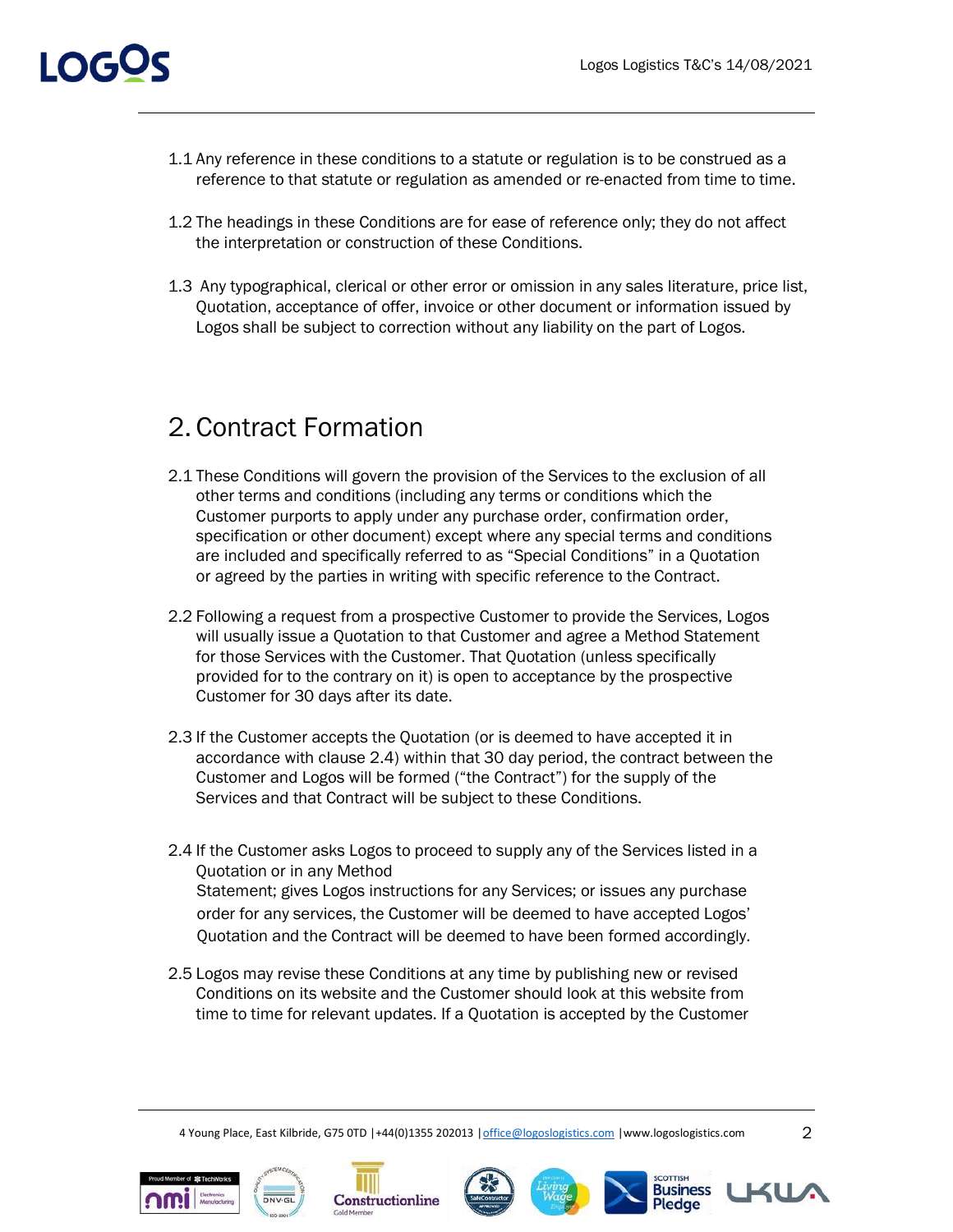

after the new or revised Conditions have been published on Logos' website, those new or revised Conditions will apply to the supply of those services.

### 3. The Services

- 3.1 Logos will endeavour to carry out the Services with skill and care. Logos will endeavour to complete the Services by the agreed completion date, but any such estimated completion date is an estimate only. Logos will not be liable in any circumstances for any delay or failure to deliver or perform as a result of the Customer or Customer's client's own fault. Where additional time is required for completion or additional costs are incurred due to circumstances out with the control of Logos the extra costs will be reflected in the final amount invoiced and Customer shall remit payment for such invoice in full pursuant to Section 4 herein.
- 3.2 Logos accept, from time to time, the Customer may require additional services not already identified in the Quotation or Method Statement. When reasonably practical, Logos will endeavour to support this additional work provided the Customer can provide valuation, weights and dimensions of additional equipment to ensure that the existing Method Statement, risk assessment and insurance are adequate for the additional service. The Customer accepts that costs may be charged for additional services carried out and is obliged to provide relevant authorisation for these additional costs.
- 3.3 The amount payable in the event that the works are cancelled or rescheduled with less than 48 hours' notice is 25% of the quoted amount, less than 24 hours' notice is 50% of the quoted amount. This proposal is subject to our Terms & Conditions and acceptance of is confirmed by issue of your Purchase Order. Equipment under our care and control is covered by our comprehensive All Risk insurance policy, in line with the valuation provided by the client.

### 4. Payment

- 4.1 The Customer will pay the fees agreed upon between Customer and Logos ("the Fees"). Payment of all invoices will be made by the Customer to Logos in full in Pounds Sterling (or any such foreign currency amount as agreed) as invoiced. The payment terms shall be detailed in the invoice. The payment terms may include credit terms for the Customer.
- 4.2 All prices are exclusive of VAT unless otherwise stated and the Customer will pay any and all tax duties and other government charges payable in respect of the Services in













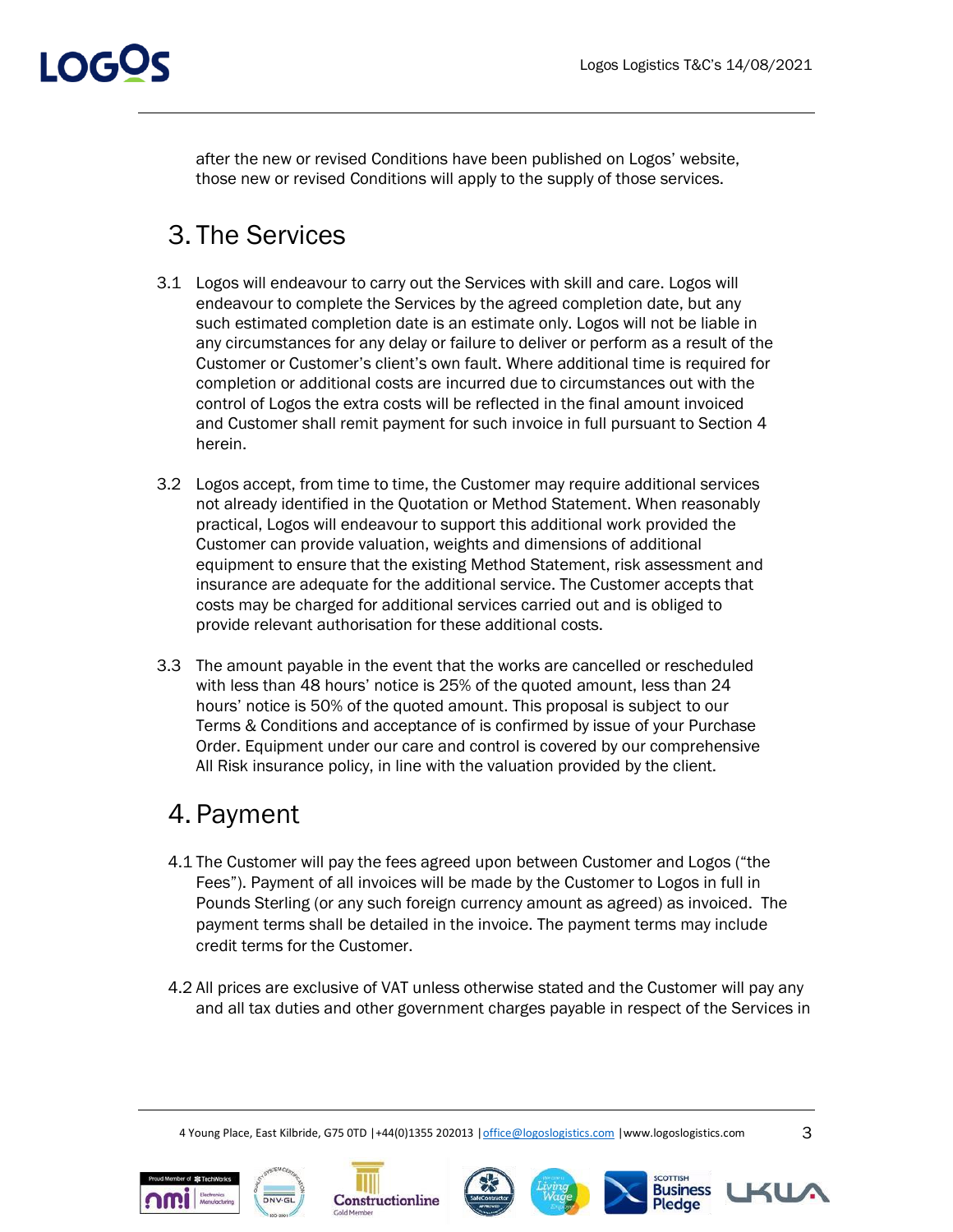# I OGS

accordance with UK legislation in force at the tax point and all other taxes and duties payable in any jurisdiction in connection with the supply of the Services to the Customer and its export and import of any goods and/or equipment into any territory.

- 4.3 In the event that a payment is not received by Logos by the date on which it is due in accordance with the Contract Logos will be entitled, without limiting any other rights and remedies it may have, to apply interest charges to the overdue amount. This will be charged at 5% each month until full amount is settled. If not settled within 60 days the outstanding amount will be passed to debt collection where additional interest and charges will be applied.
- 4.4 The Customer will have no right to set off any amounts owing to it by Logos against unpaid invoices due to Logos, unless otherwise agreed in writing.
- 4.5 Once invoice is 45 days past original due date our debt collection process will commence at this point your outstanding invoices will be subject to further interest and late payment charges

### 5. Insurance

5.1 Engineering Insurance to cover the movement of the agreed equipment detailed within the Quotation and Method Statement will be included in the price for the Services and shall be based on the value provided by the Customer at the time of assessment.

A copy of this policy is available for perusal at the Customer's request. Such insurance policy shall remain in full force and effect through the period that the Services are provided by Logos to the Customer.

- 5.2 In the event that the Customer does not or cannot provide the pre-loss market value of any equipment in advance of Services carried out, each piece of equipment will be deemed to be valued at no more than 50,000 pounds Sterling (or foreign currency equivalent). Equipment deemed to be of this value will be automatically covered within the existing insurance included in the Quotation.
- 5.3 Combined Liability Insurance shall be maintained by Logos to the value of £10m employers' liability and £5m public liability and a copy of this policy is available for perusal at the Customer's request. Such insurance shall remain in full force and effect through the period that the Services are provided by Logos to Customer.

4 Young Place, East Kilbride, G75 0TD |+44(0)1355 202013 |office@logoslogistics.com |www.logoslogistics.com 4













COTTISH

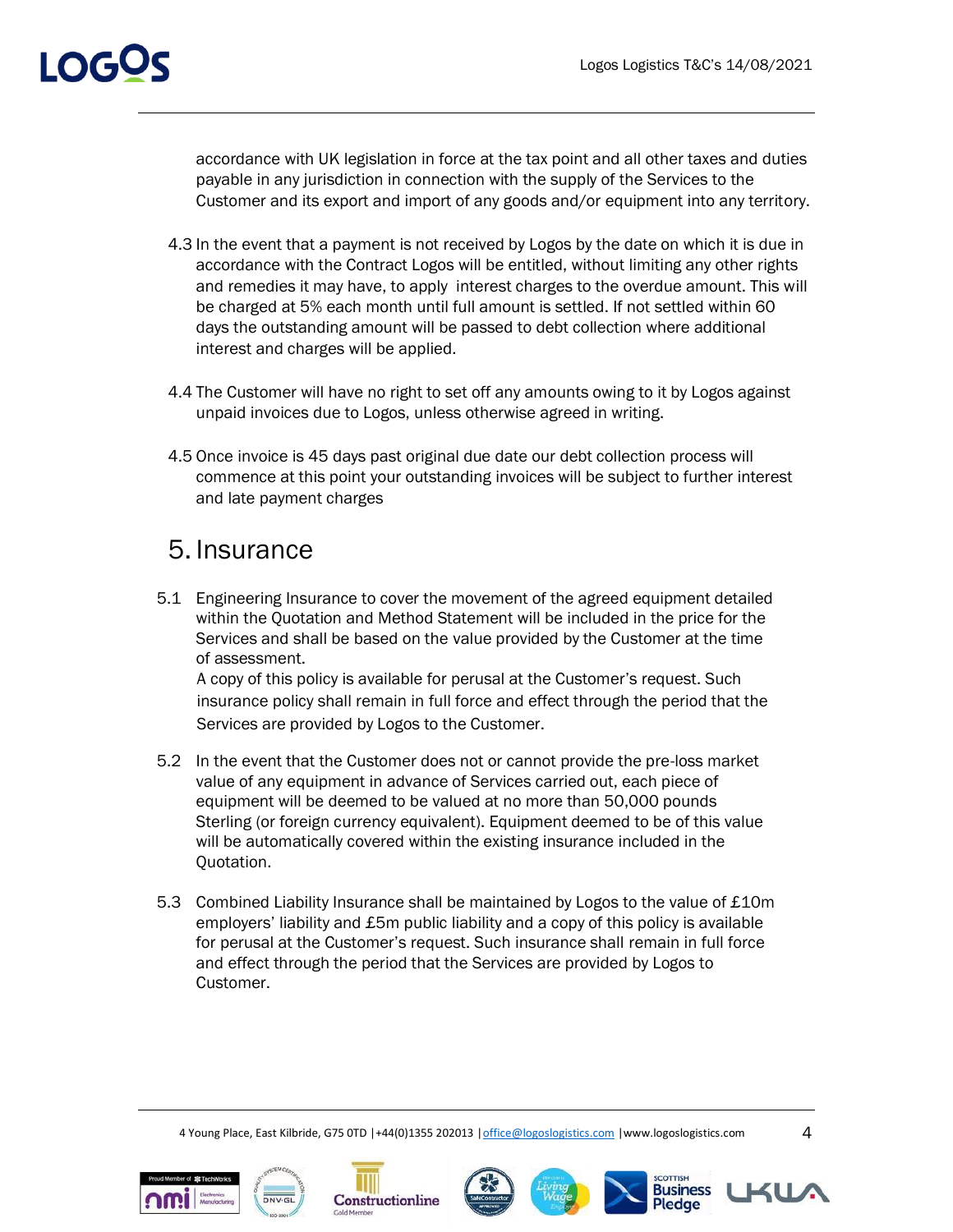### I OGOS

- 5.4 Whilst it is in storage, the Customer shall insure all equipment against all insurable risks to their full insurance value (including all duties and taxes). All warehousing business is conducted under UKWA (United Kingdom Warehousing Association) Terms and Conditions unless otherwise agreed in writing between Logos and the Customer.
- 5.5 When transport forms part of the Services insurance shall be obtained by Logos to cover this element of the move provided that is specifically included, organized and managed within the Services. Liability in respect of the Customer's equipment shall be limited to the pre-loss market value of equipment provided to Logos by Customer prior to work commencing
- 5.6 The Customer shall ensure that it has all relevant insurance cover as should be obtained by an experienced and prudent business operating in the Customer's industry and sector and having regard to the Customer's equipment and the Services being provided by Logos. The Customer shall obtain such insurance cover as Logos may stipulate as being required by it as a condition of providing the Services.
- 5.7 In the event of any claim for damages to the Customer's equipment the claim must be made within 30 days of delivery of the relevant equipment and must be made writing.

### 6. Customer's Obligations

- 6.1 The Customer shall ensure that at all times:
	- All necessary permits to allow the Services to be carried out will be available when Logos operatives arrive on site to avoid delays.
	- All fencing and cordoning off of the relevant work area will be completed prior to Logos arriving on site unless included within the Quotation as being specifically provided by Logos.
	- All necessary adjustments required to walls, partitions, entrance and exits shall be completed prior to Logos operatives arriving on site unless included within the Quotation.
	- All items shall be isolated and certified and deemed safe to work on prior to Logos operatives arriving on site.
	- All necessary floor strengthening shall be carried out prior to Logos operatives arriving on site.
	- Weights and dimensions and valuations relating to equipment and goods to be handled in the provision of the Services shall be provided prior to Logos operatives arriving on site.















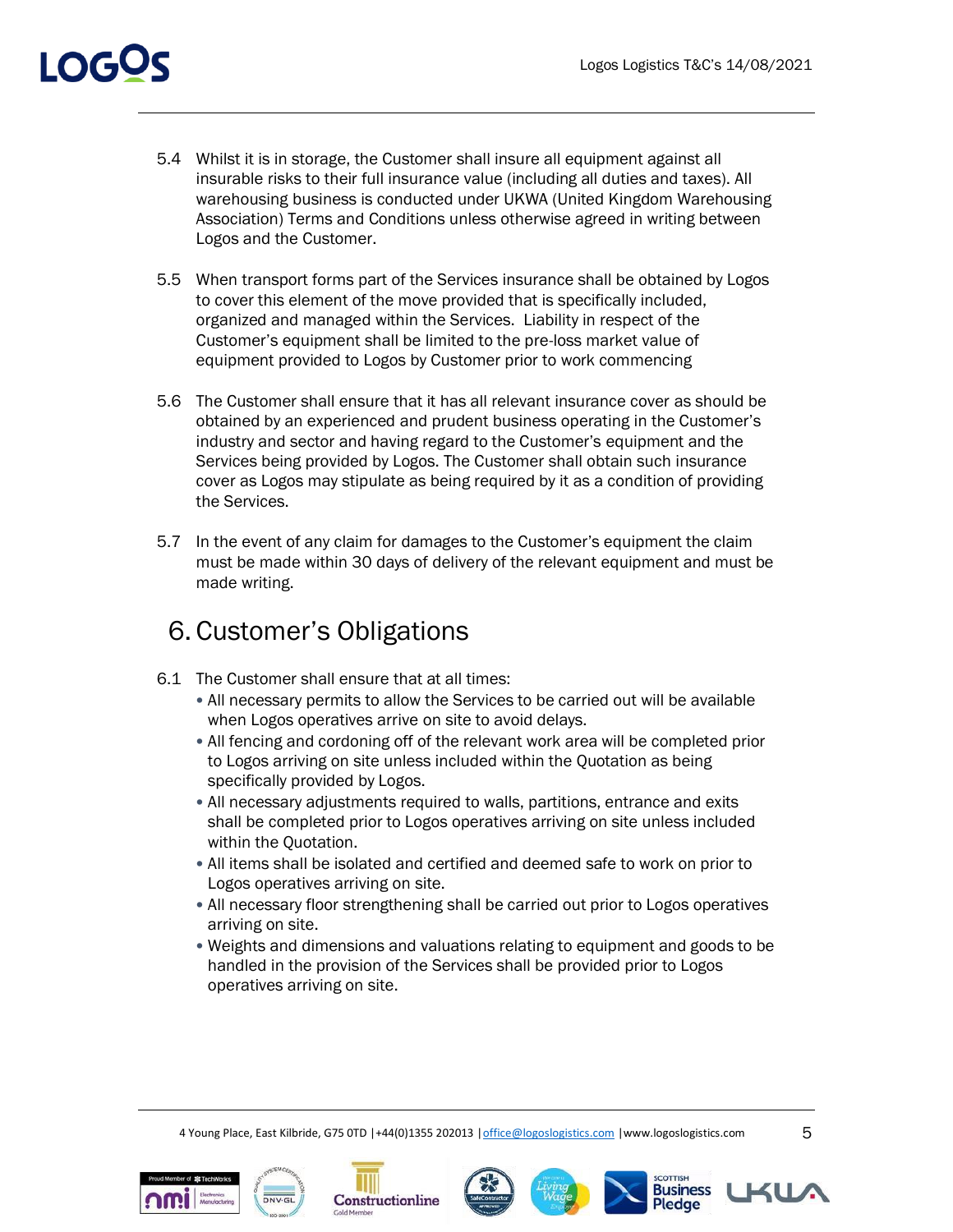### 7. Limitation of Liability

- 7.1 Nothing in these Conditions excludes or limits Logos' liability for fraud, or death, or personal injury caused by negligence on the part of Logos or in any other way which may not, by law, be so excluded or limited.
- 7.2 Subject to clause 7.1, Logos will not be liable to the Customer for any of the following: loss of profit, loss of revenue, loss of savings, loss of opportunity, loss of business and loss of goodwill (in each case whether direct or indirect) or for any indirect loss,

### 8. Confidentiality and Data Protection

- 8.1 Subject to the remaining provisions of this Condition 8, neither party will use (except for exercising its rights and performing its obligations under the Contract), and will keep confidential and not divulge to any third party any and all confidential information of the other party (whether oral, written or recorded or disclosed in any other form, and whether disclosed on, before or after the date of the Contract) concerning any of the following: the business, affairs, plans, technology, know-how, products and services of the other party and, in particular, any samples, information and material disclosed to them by the other party for purposes of the Contract without the other party's prior written consent.
- 8.2 All data will be treated in accordance with our Privacy Policy consistent with GDPR, full details can be found on our website.

### 9. Force Majeure

- 9.1 Logos will not be liable for any failure to fulfil the Contract or any term or condition of the Contract if fulfilment has been delayed, hindered or prevented by circumstances beyond its reasonable control including but not limited to fire, explosion, flood, tempest, unusually adverse weather conditions, failure or shortage of power supplies, fault or failure of plant or machinery, war, hostilities, riot, acts of terrorism, strikes, lock-outs or other industrial action or trade dispute ("a Force Majeure Event").
- 9.2 Logos will promptly notify the Customer if a Force Majeure Event arises and during the period in which Logos is prevented from performing the Contract the Customer will be entitled after giving Logos written notice of its intention to seek











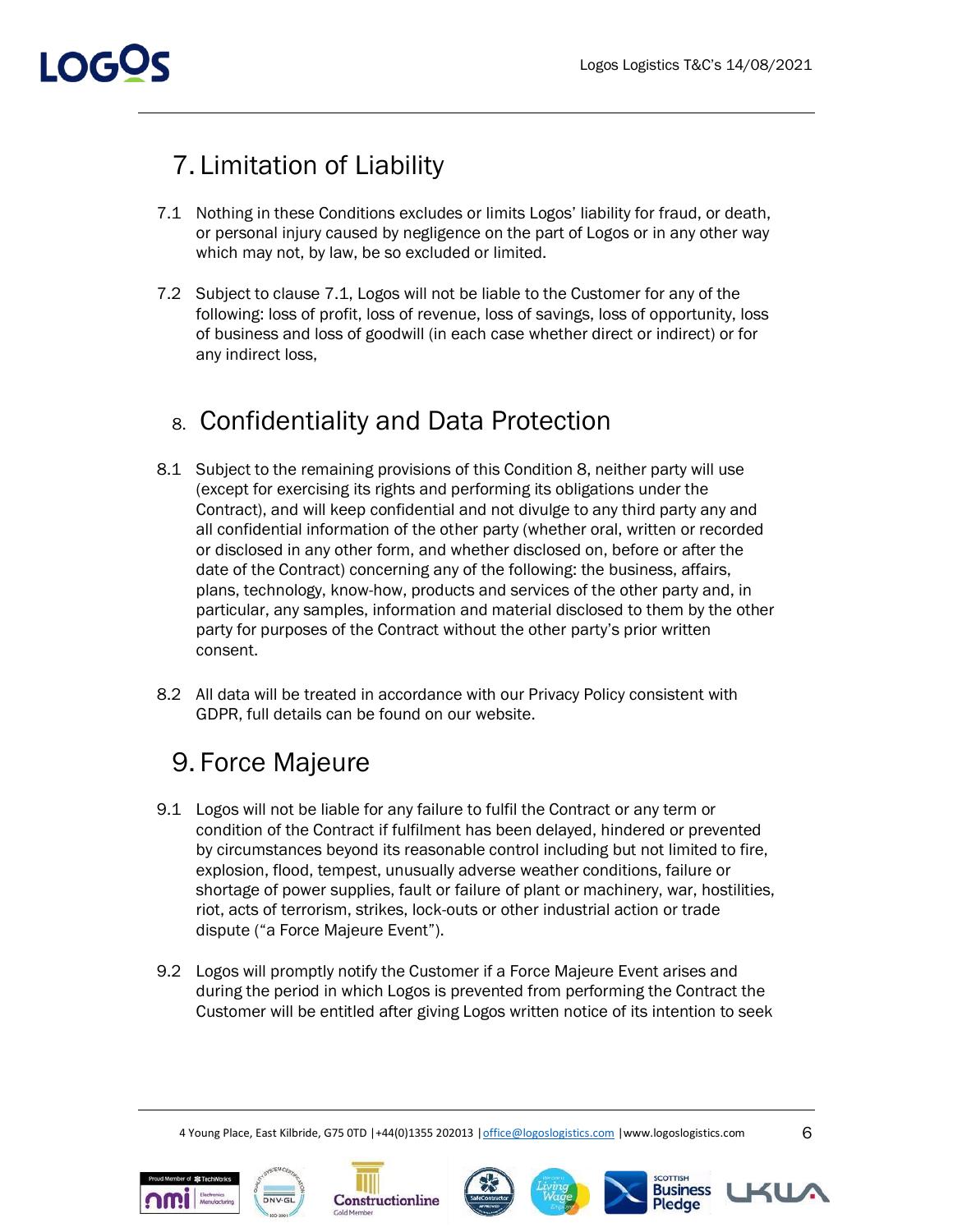

alternative service at its own cost and risk and Logos shall not be obliged to make up deficiencies which arise as a result.

9.3 If a Force Majeure Event exceeds one- month, Logos may cancel the Contract without liability.

### 10. Termination

- 10.1 Either party may terminate the Contract immediately by written notice to the other if the other party:
	- 10.1.1commits any material breach of any of the provisions of these Conditions or the Contract and, in the case of a breach capable of remedy, fails to remedy that breach within 30 days after receipt of a written notice giving particulars of the breach and requiring it to be remedied;
	- 10.1.2has a receiver, administrative receiver or administrator appointed over all or any of its assets or undertaking or, except for the purposes of a solvent amalgamation or reconstruction, enters into liquidation, enters into any composition or arrangement with or for the benefit of its creditors or enters into any similar or analogous arrangement existing under the law of any country or ceases to carry on business.
- 10.2 The termination of the Contract, by either party in accordance with this clause 10 will be without prejudice to any other rights or remedies of that party accrued prior to termination.
- 10.3 On termination of the Contract for any reason the Customer will immediately pay to Logos any amounts due under the Contract.

### 11. General

- 11.1 Nothing in these Conditions creates, implies or evidences any partnership or joint venture between Logos and the Customer, or the relationship between them of principal and agent.
- 11.2 No third party is entitled to the benefit of this Agreement under the Contracts (Rights of Third Parties) Act 1999 or otherwise.
- 11.3 The Customer may not assign or otherwise deal with the Contract or any part of it without obtaining the